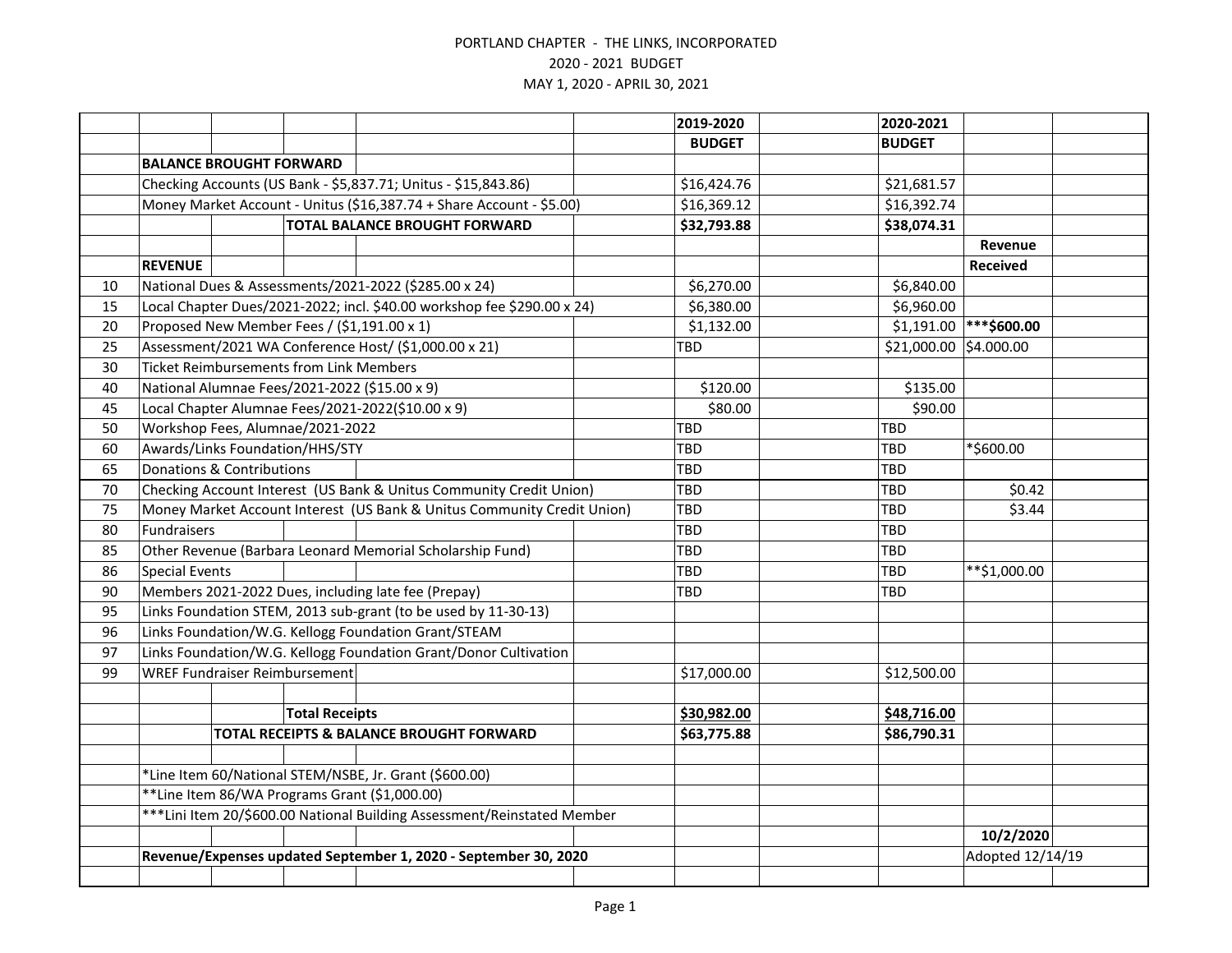|     | <b>EXPENSES</b>                                       |  |                                                         | 2019-2020   | 2020-2021        |                  |                |
|-----|-------------------------------------------------------|--|---------------------------------------------------------|-------------|------------------|------------------|----------------|
| 100 | <b>Dues &amp; Assessments</b>                         |  |                                                         |             |                  | <b>Spent YTD</b> | <b>Balance</b> |
| 110 | National Dues & Assessments/2021-2022 (\$195.00 x 24) |  |                                                         | \$4,290.00  | \$4,680.00       |                  |                |
| 120 | National Grant-in-Aid/2021-2022 (\$45.00 x 24)        |  |                                                         | \$990.00    | \$1,080.00       |                  |                |
| 130 | Links Foundation Dues/2021-2022 (\$40.00 x 24)        |  |                                                         | \$880.00    | \$960.00         |                  |                |
| 140 | New Member Fees/National, 2021 (\$801.00 x 1)         |  |                                                         | \$742.00    | \$801.00         |                  |                |
| 150 |                                                       |  | Western Area Conference or National Assembly, Delegate  | \$2,500.00  | \$2,500.00       |                  |                |
| 160 |                                                       |  | Western Area Conference or National Assembly, Alternate | \$1,500.00  | \$1,500.00       |                  |                |
| 165 | Western Area Leadership Summit Representative         |  |                                                         | \$0.00      | \$500.00         |                  |                |
| 170 | National Bonding Insurance                            |  |                                                         | \$500.00    | \$500.00         | \$500.00         | \$0.00         |
| 175 | National Liability Insurance/2021-2022 (\$5.00 x 24)  |  |                                                         | \$110.00    | \$120.00         |                  |                |
| 180 | National Alumnae Fees/2021-2022 (\$15.00 x 9)         |  |                                                         | \$120.00    | \$135.00         |                  |                |
| 185 | National / Area Publications                          |  |                                                         | \$200.00    | \$200.00         |                  |                |
|     |                                                       |  | <b>Total Dues &amp; Assessments</b>                     | \$11,832.00 | \$12,976.00      |                  |                |
|     |                                                       |  |                                                         |             |                  |                  |                |
| 200 | Programs (Includes Postage, Copies, Printing)         |  |                                                         |             |                  |                  |                |
| 210 | The Arts                                              |  |                                                         | \$1,650.00  | \$1,650.00       |                  |                |
| 220 | Services to Youth                                     |  |                                                         | \$3,000.00  | \$3,000.00       |                  |                |
| 225 | Save for Future Use                                   |  |                                                         |             |                  |                  |                |
| 230 | <b>National Trends &amp; Services</b>                 |  |                                                         | \$425.00    | \$725.00         |                  |                |
| 235 | <b>Health &amp; Human Services</b>                    |  |                                                         | \$525.00    | \$525.00         | \$149.90         | \$375.10       |
| 240 | <b>International Trends &amp; Services</b>            |  |                                                         | \$800.00    | \$800.00         |                  |                |
| 245 | Health & Human Services (Balance \$300, NOBEL)        |  |                                                         |             |                  |                  |                |
| 250 | STY/STEM, 2013/Links Foundation/Restricted            |  |                                                         |             |                  |                  |                |
| 260 | Annual Program Facet Report                           |  |                                                         | \$0.00      | \$0.00           |                  |                |
|     | <b>Total Programs &amp; Projects</b>                  |  | \$6,400.00                                              | \$6,700.00  |                  |                  |                |
|     |                                                       |  |                                                         |             |                  |                  |                |
| 300 | <b>Charitable Contributions</b>                       |  |                                                         |             |                  |                  |                |
| 310 | Community Solicitations, Ads, Activities, etc.        |  |                                                         | \$400.00    | \$400.00         |                  |                |
| 320 | <b>Other Charitable Contributions</b>                 |  |                                                         | \$0.00      | \$0.00           |                  |                |
|     |                                                       |  | <b>Total Charitable Contributions</b>                   | \$400.00    | \$400.00         |                  |                |
|     |                                                       |  |                                                         |             |                  |                  |                |
| 500 | <b>Organizational Memberships</b>                     |  |                                                         |             |                  |                  |                |
| 510 | Local Organizational Memberships                      |  |                                                         | \$0.00      | \$0.00           |                  |                |
|     | <b>Total Organizational Memberships</b>               |  | \$0.00                                                  | \$0.00      |                  |                  |                |
|     |                                                       |  |                                                         |             |                  |                  |                |
|     |                                                       |  |                                                         |             |                  | 10/2/2020        |                |
|     |                                                       |  |                                                         |             | Adopted 12/14/19 |                  |                |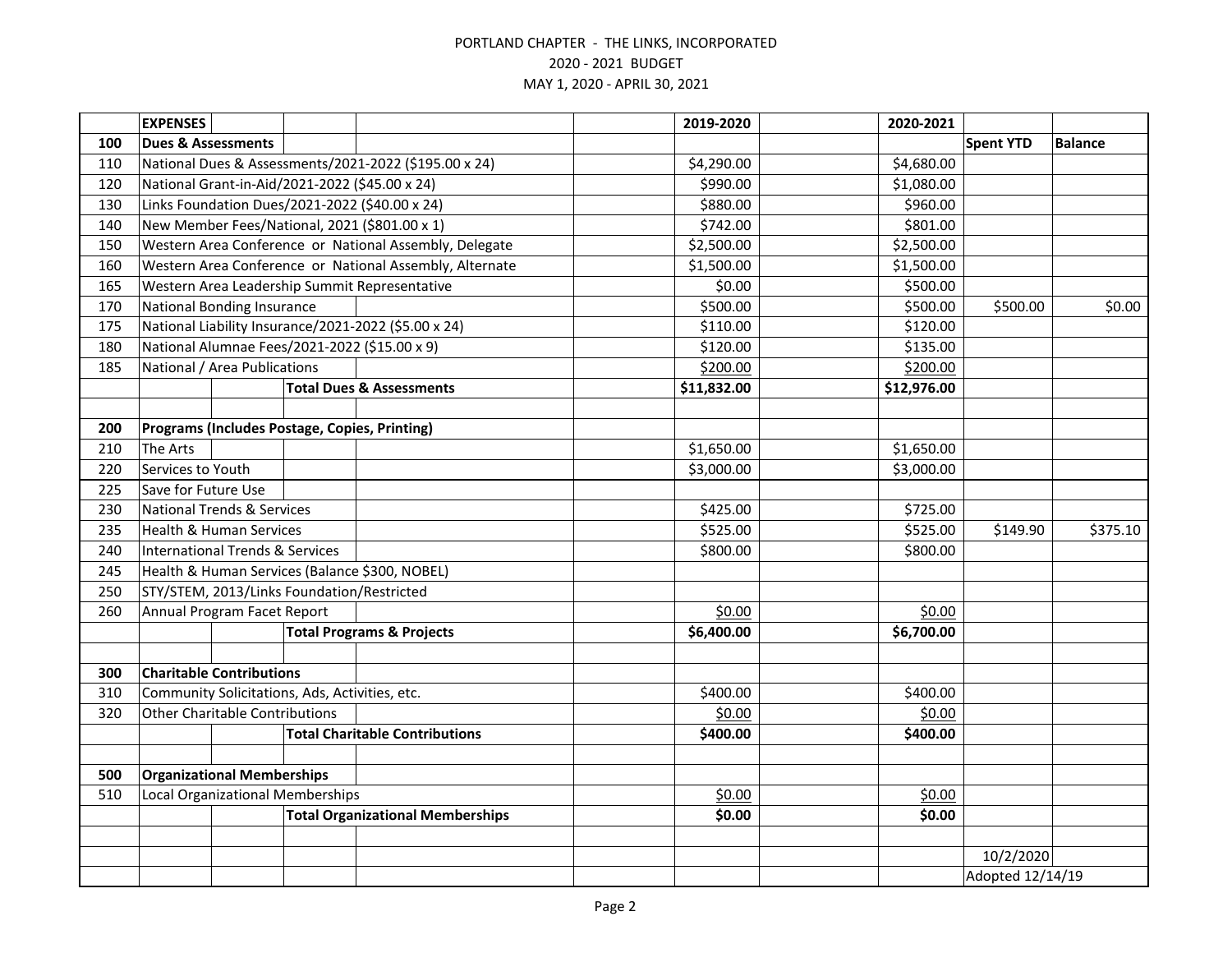|     | <b>EXPENSES</b>                                                 |                                                                   |  | 2019-2020  | 2020-2021        |                  |                |
|-----|-----------------------------------------------------------------|-------------------------------------------------------------------|--|------------|------------------|------------------|----------------|
| 600 | Chapter Officers' Expenses (Includes Postage, Copies, Printing) |                                                                   |  |            |                  | <b>Spent YTD</b> | <b>Balance</b> |
| 610 | President                                                       |                                                                   |  | \$150.00   | \$150.00         |                  |                |
| 620 | Vice President                                                  |                                                                   |  | \$50.00    | \$50.00          |                  |                |
| 630 | <b>Recording Secretary</b>                                      |                                                                   |  | \$50.00    | \$50.00          |                  |                |
| 640 | <b>Corresponding Secretary</b>                                  |                                                                   |  | \$125.00   | \$125.00         |                  |                |
| 650 | <b>Financial Secretary</b>                                      |                                                                   |  | \$50.00    | \$50.00          |                  |                |
| 660 | Treasurer                                                       |                                                                   |  | \$125.00   | \$125.00         |                  |                |
| 670 | Historian / Archivist                                           |                                                                   |  | \$800.00   | \$800.00         |                  |                |
| 680 | Journalist / Publicity Officer                                  |                                                                   |  | \$300.00   | \$300.00         |                  |                |
| 690 | Protocol Officer                                                |                                                                   |  | \$300.00   | \$300.00         |                  |                |
| 695 | Parliamentarian                                                 |                                                                   |  | \$25.00    | \$25.00          |                  |                |
|     |                                                                 | <b>Total Chapter Officers' Expenses</b>                           |  | \$1,975.00 | \$1,975.00       |                  |                |
|     |                                                                 |                                                                   |  |            |                  |                  |                |
| 700 |                                                                 | Chapter Committees' Expenses (Includes Postage, Copies, Printing) |  |            |                  |                  |                |
| 710 | Courtesy                                                        |                                                                   |  | \$400.00   | \$400.00         |                  |                |
| 720 | Membership                                                      |                                                                   |  | \$1,500.00 | \$1,500.00       |                  |                |
| 725 | New Member Orientation / Induction                              |                                                                   |  | \$1,000.00 | \$1,000.00       |                  |                |
| 730 | Yearbook                                                        |                                                                   |  | \$0.00     | \$0.00           |                  |                |
| 735 | <b>Committee Procedures Manual</b>                              |                                                                   |  | \$0.00     | \$0.00           |                  |                |
| 740 | Scholarship (moved to L.I. 990)                                 |                                                                   |  | \$0.00     | \$0.00           |                  |                |
| 750 | Founder's Day Observation                                       |                                                                   |  | \$100.00   | \$100.00         |                  |                |
| 760 | Social                                                          |                                                                   |  | \$500.00   | \$500.00         |                  |                |
| 770 | <b>Bylaws</b>                                                   |                                                                   |  | \$50.00    | \$50.00          |                  |                |
| 775 | Audit/Internal                                                  |                                                                   |  | \$50.00    | \$50.00          |                  |                |
| 780 | Fund Development / Grants                                       |                                                                   |  | \$0.00     | \$0.00           |                  |                |
| 790 | Technology, Chapter                                             |                                                                   |  | \$475.00   | \$475.00         | \$317.83         | \$157.17       |
| 795 | Ethics                                                          |                                                                   |  | \$25.00    | \$25.00          |                  |                |
| 796 | <b>Strategic Planning</b>                                       |                                                                   |  | \$50.00    | \$50.00          |                  |                |
|     |                                                                 | <b>Total Chapter Committees' Expenses</b>                         |  | \$4,150.00 | \$4,150.00       |                  |                |
|     |                                                                 |                                                                   |  |            |                  |                  |                |
|     |                                                                 |                                                                   |  |            |                  |                  |                |
|     |                                                                 |                                                                   |  |            |                  |                  |                |
|     |                                                                 |                                                                   |  |            |                  |                  |                |
|     |                                                                 |                                                                   |  |            |                  |                  |                |
|     |                                                                 |                                                                   |  |            |                  | 10/2/2020        |                |
|     |                                                                 |                                                                   |  |            | Adopted 12-14-19 |                  |                |
|     |                                                                 |                                                                   |  |            |                  |                  |                |